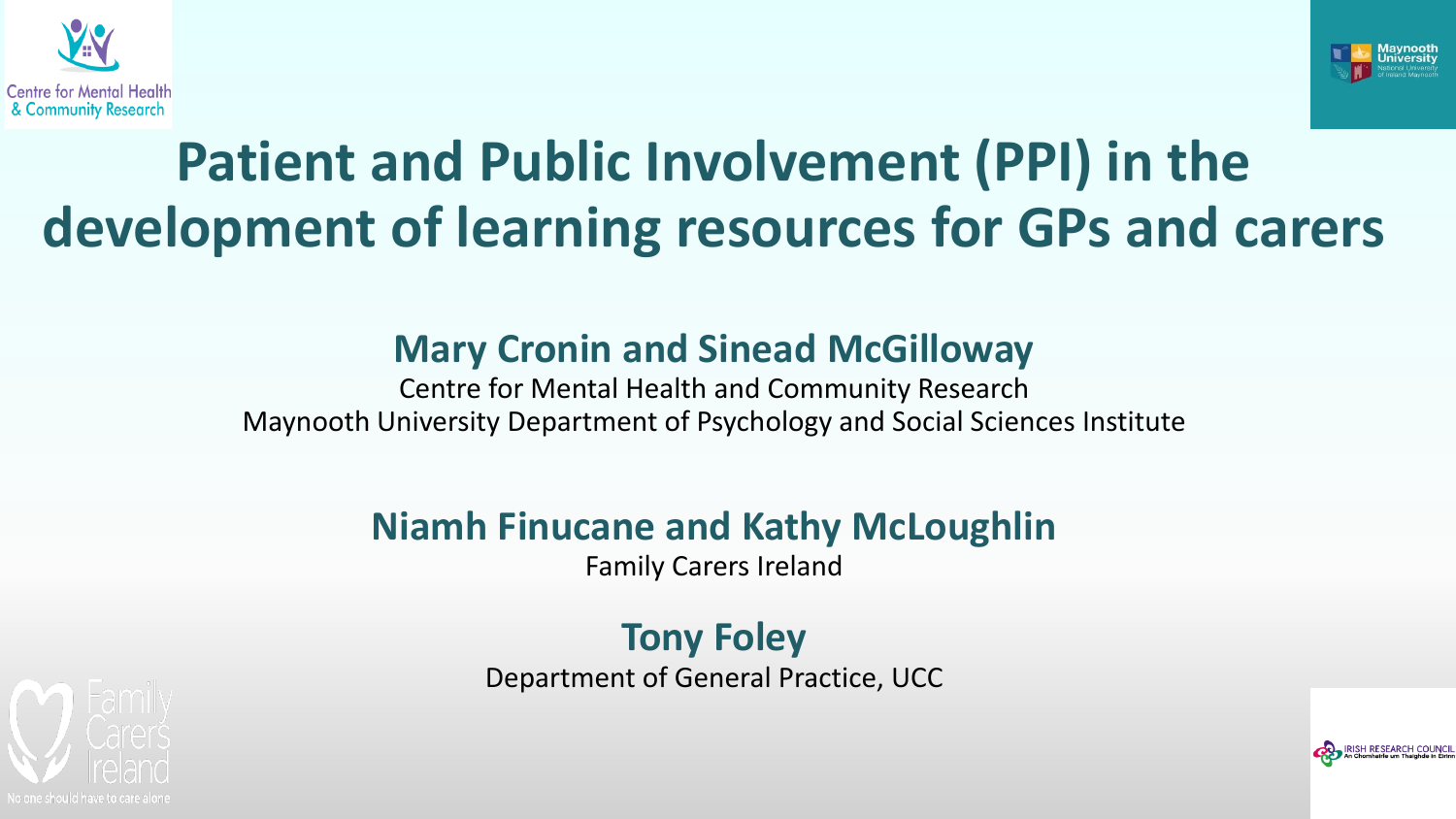

# **The CHERISH PROJECT**

**Community Health-basEd appRoach to Improving carerS Health and wellbeing**



RISH RESEARCH COUNCIL

### **Responds to some actions in the National Carers Strategy (2012)**





**Raising awareness of carers'**<br>health and well being health and well being needs<br>among Health Carenges among Health Care<br>Profess: **Professionals**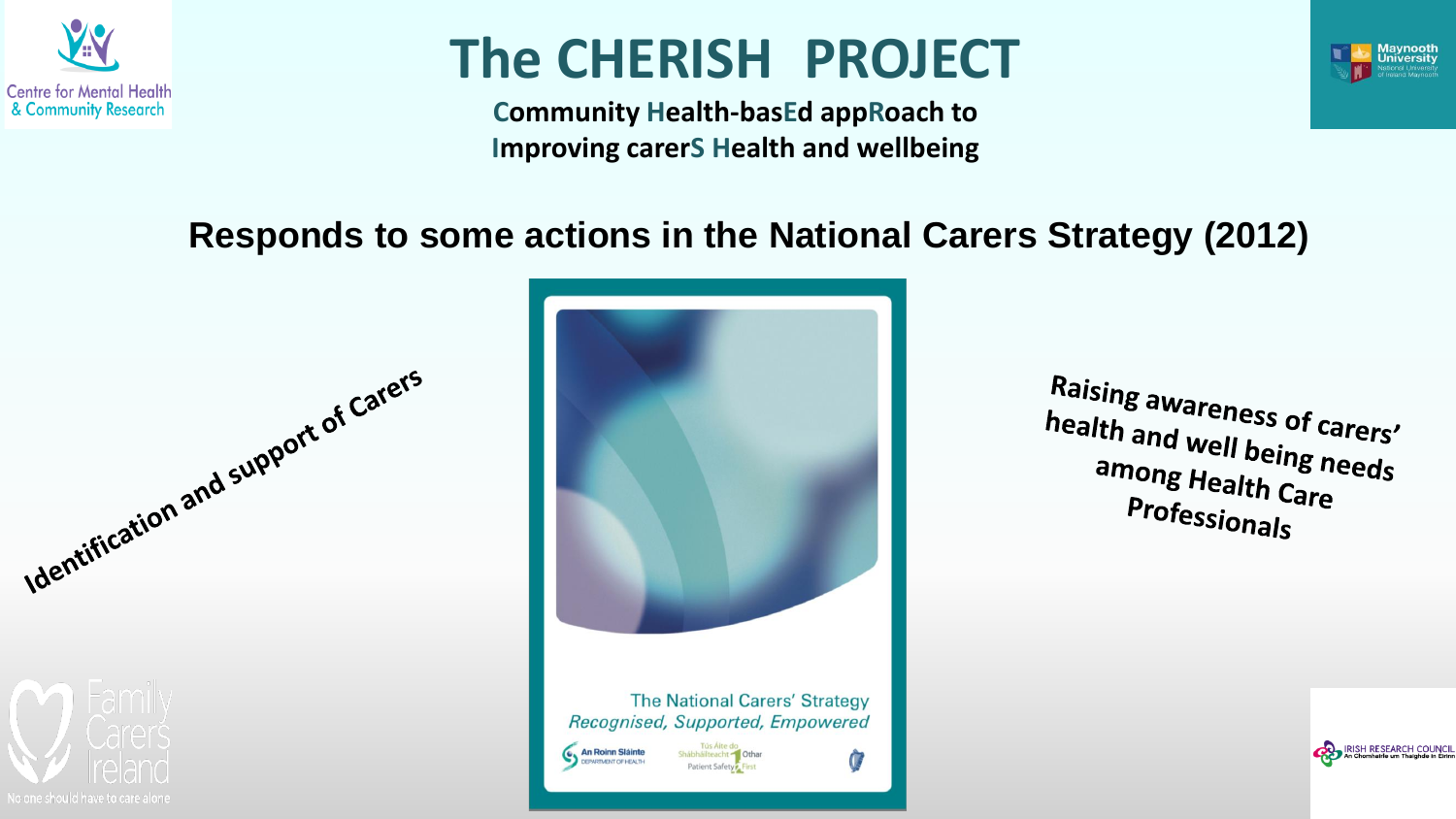

## **Mixed methods sequential design**







**Maynooth**<br>University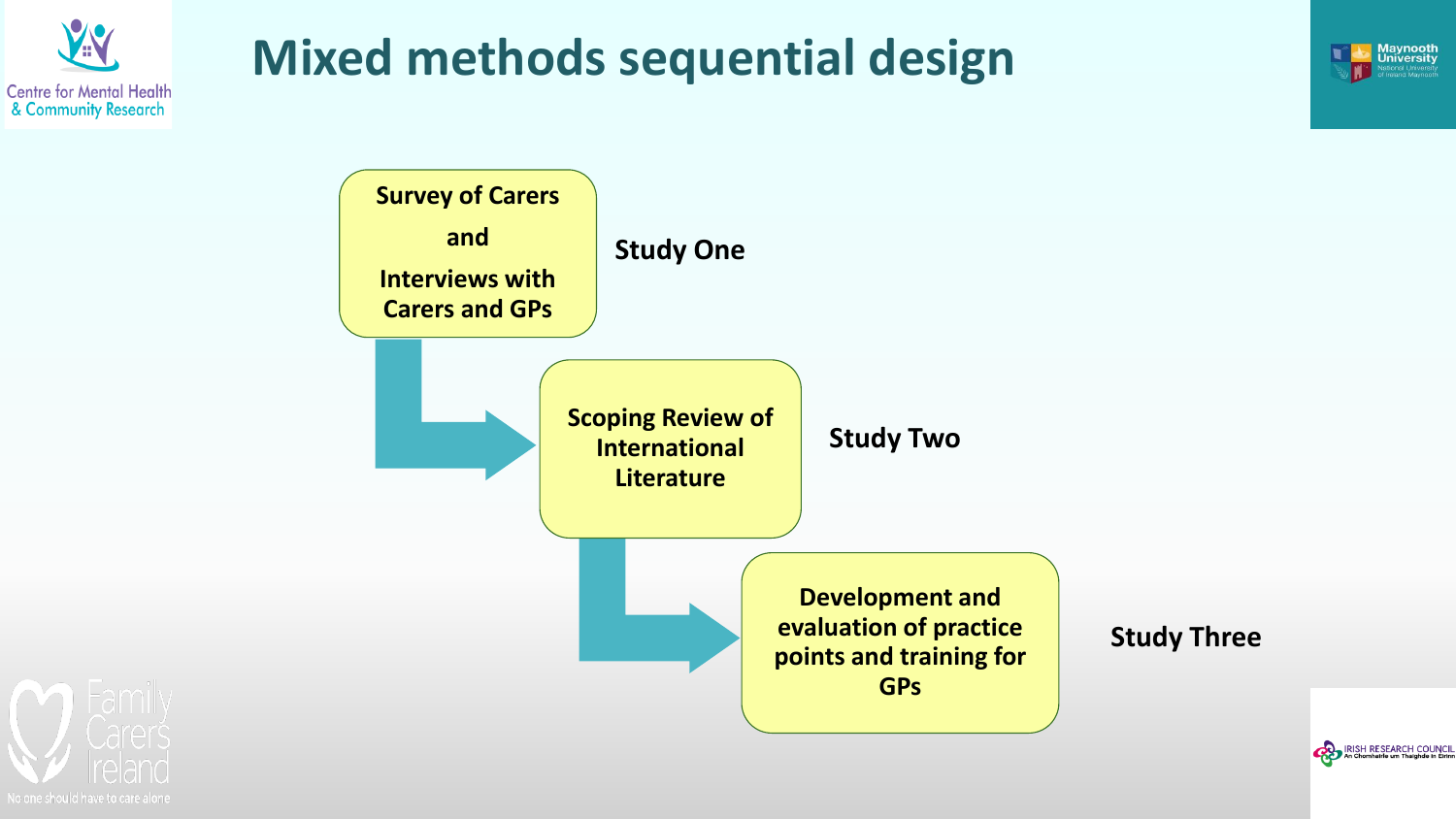



**RISH RESEARCH COUND** 

# **Outputs informed by results:**

Training and resources to support GPs in better identifying, assessing and signposting family carers in General Practice



'Empowerment workshop' for family carers to support them in having conversations with their GP – about their own health and wellbeing as well as the person for whom they provide care

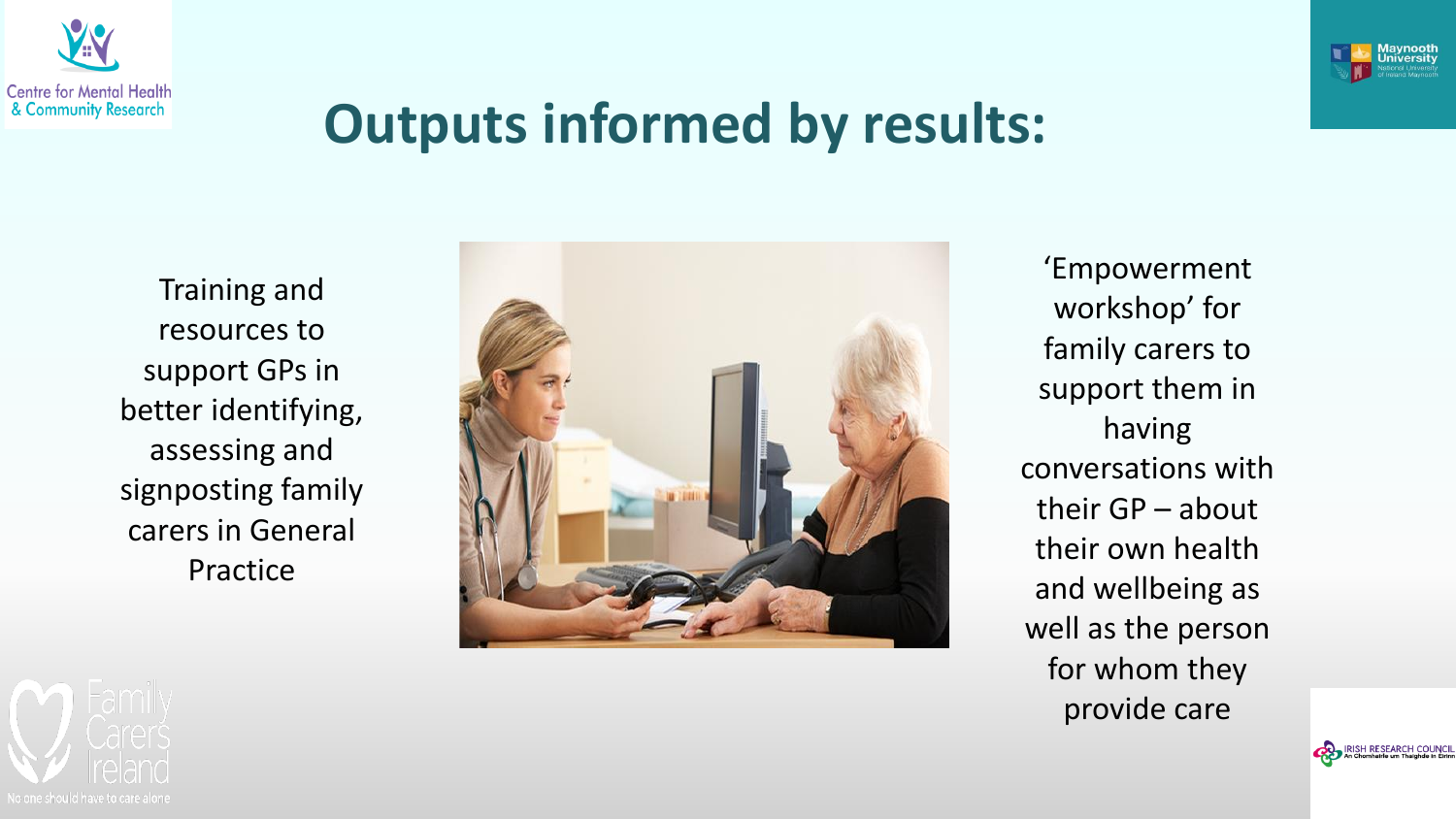

# **Resources developed for GPs:**

*Supporting family carers in General Practice*



 $\Box$ 

E-LEARNING

22



- **Practice Points**
	- ❑ Short best practice reference guide (4-6 pages)



- **GP Training** 
	- ❑ Online training (accreditation for CPD points granted by ICGP)
	- ❑ Delivered by a GP (Dr. Tony Foley, UCC)



### $1 - 1$  % Hours

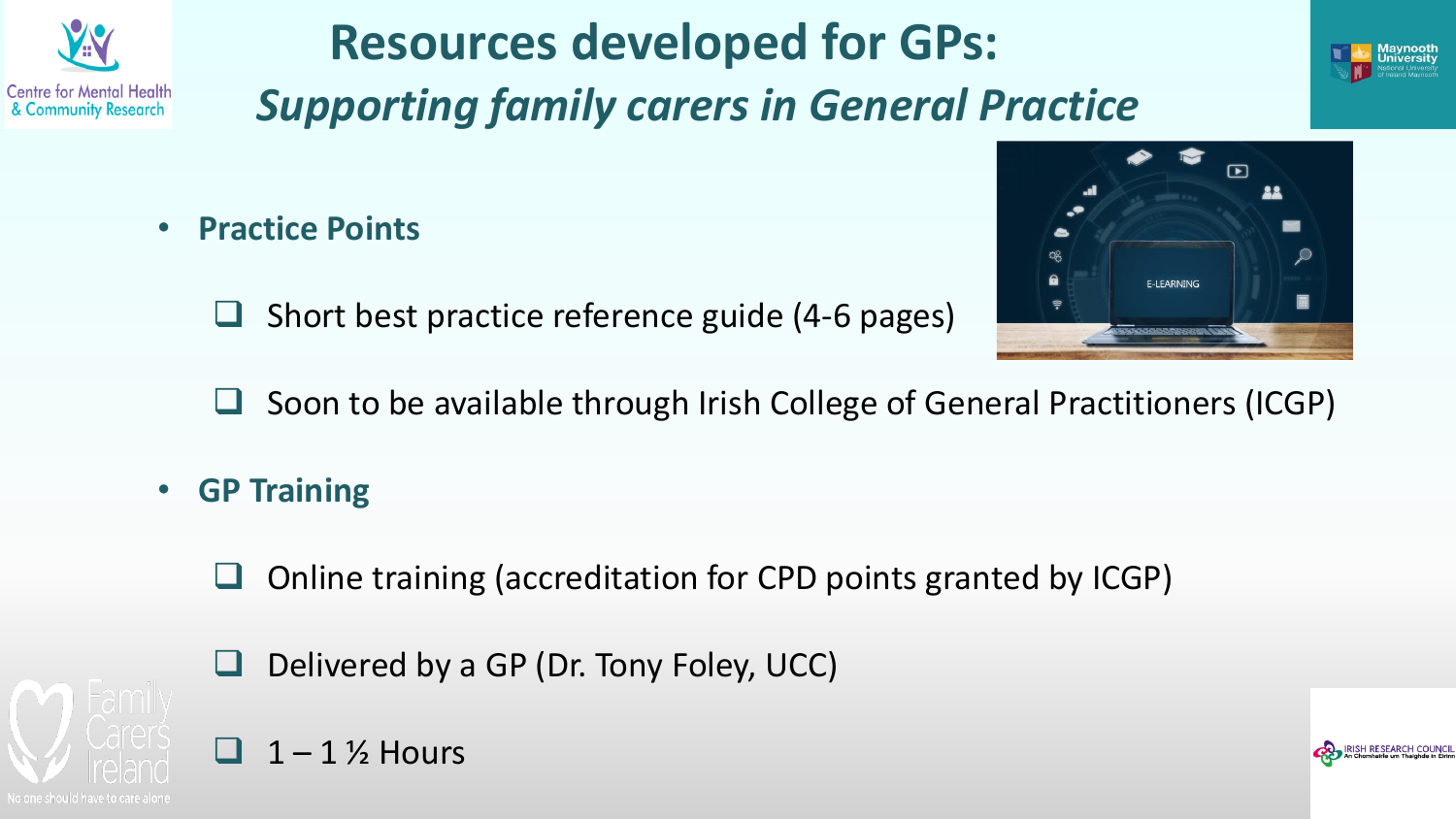

# **Communicating with your GP:** *Empowerment workshop for family carers*



*Aims: (1) to promote carers' own health and wellbeing; (2) to help them better advocate for their family members when interacting with their GP*

- ❑ Focus on peer interaction and opportunity to 'practise' the communication skills covered
- ❑ Increase confidence in discussing the impact of caring on own health and wellbeing
- ❑ Encourage proactive approach to own health and wellbeing
- □ Increase confidence in discussing concerns about care recipient



Support carers to be more assertive in conversations regarding care tasks that may increase the caring burden

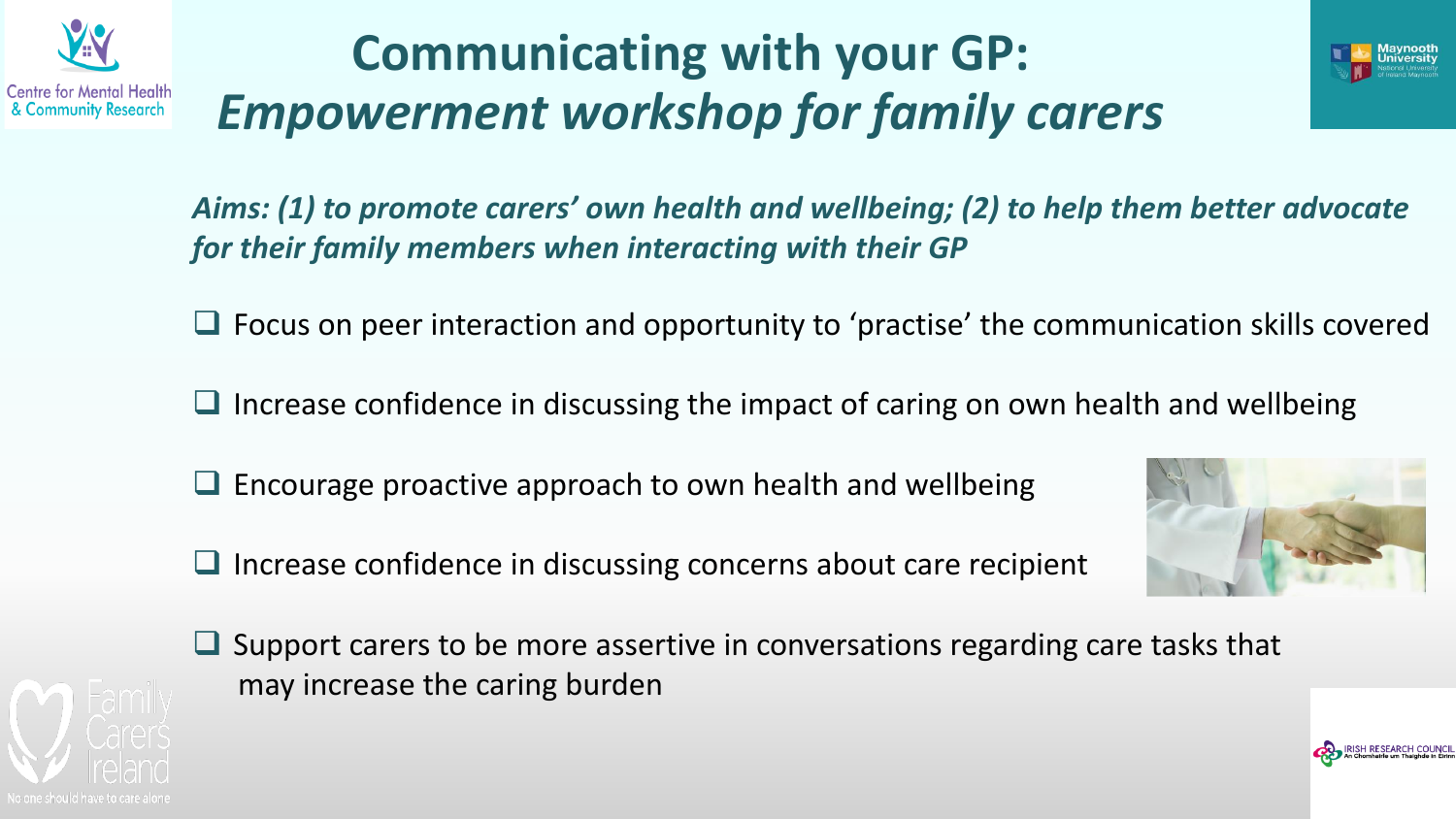

# **Profile of PPI Panel\***



RISH RESEARCH COUNCIL

#### **(recruited through Family Carers Ireland)**

| <b>Reason for caring</b>         | <b>Relationship to care recipient</b> |
|----------------------------------|---------------------------------------|
| <b>Disability</b>                | Mother                                |
| <b>Complications of diabetes</b> | <b>Wife</b>                           |
| Dementia                         | Wife                                  |
| Autism                           | Mother                                |
| Cancer                           | Son                                   |



\*Each panel member received a €25 euro voucher as a token of thanks for their participation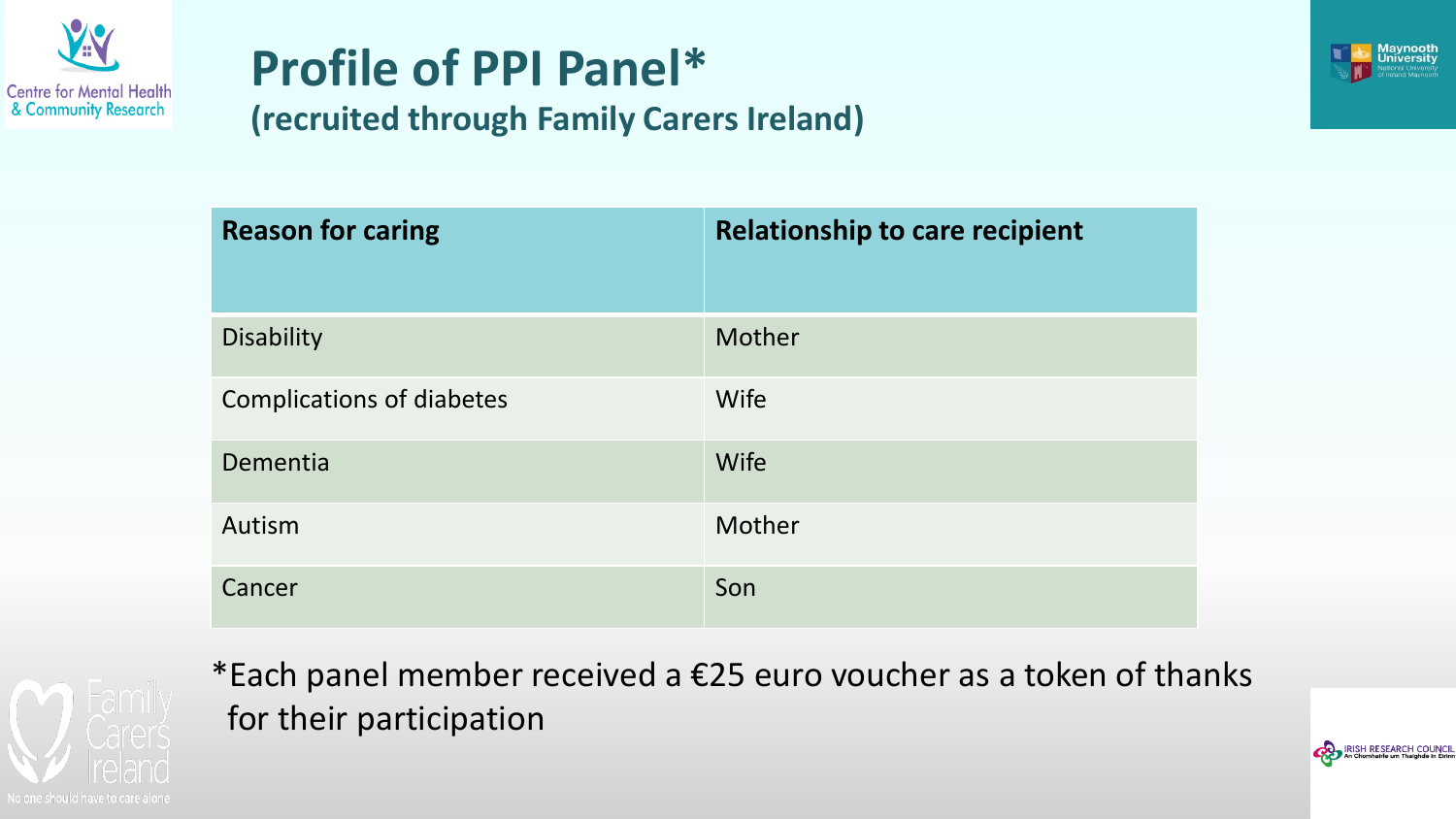



❑ Initial induction workshop:

❑ Overview of CHERISH and findings to date ❑ Discussion of GP and carer resources ❑ Proposed PPI panel involvement ❑ Invitation for other PPI opportunities



❑ Two focus groups (GP resources and carer workshop)



■ All carers choose to contribute more hours than requested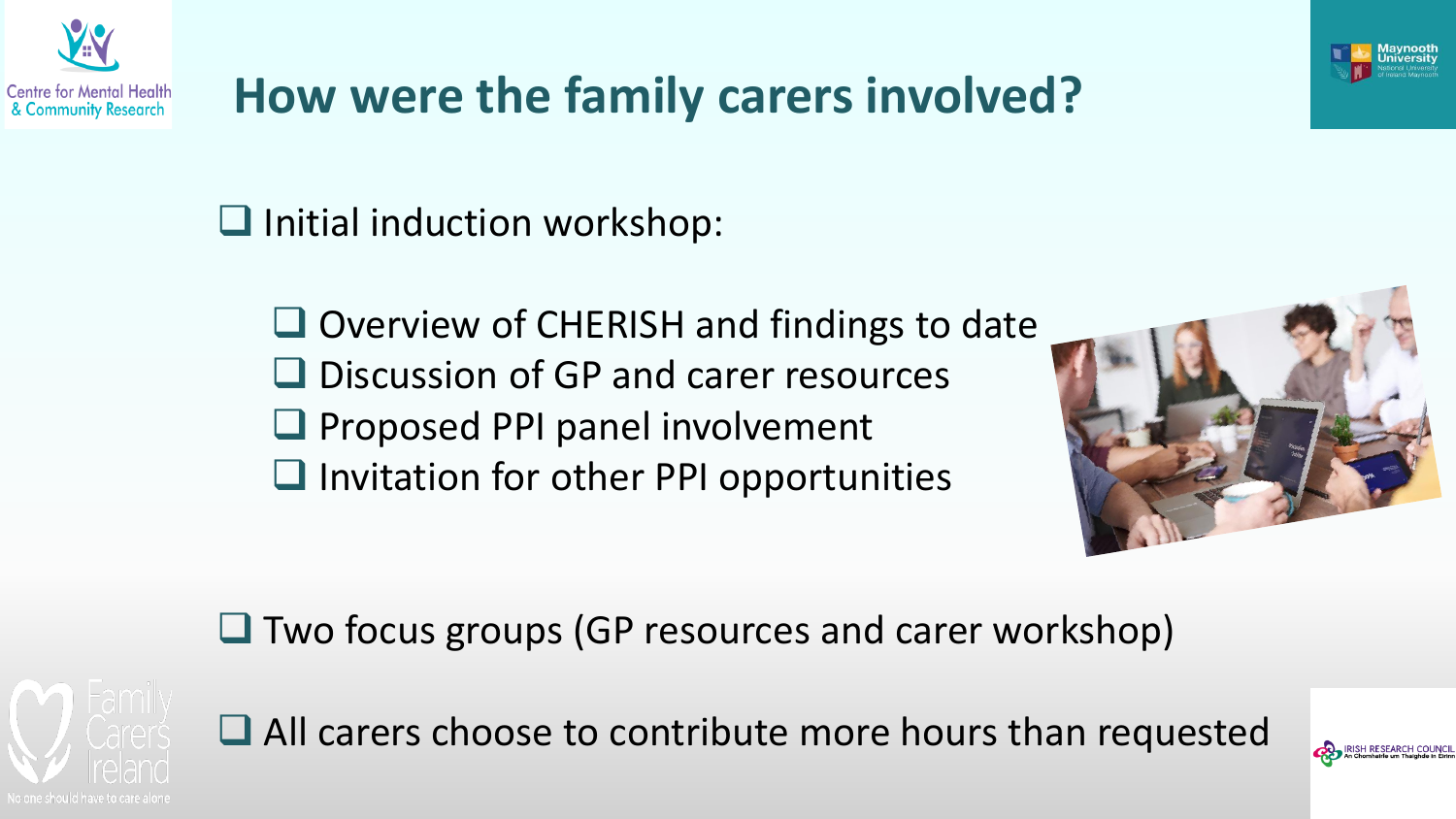



RISH RESEARCH COUNC

## ❑ **GP training workshop**

❑Reviewed materials and content (practice points and proposed training outline)

■Participated in the making of a short video for use during GP training

### ❑ **Carer workshop**



❑Discussed and agreed workshop aims and objectives ❑Decided workshop content ❑Provided advice on delivery ■A carer acted as co-facilitator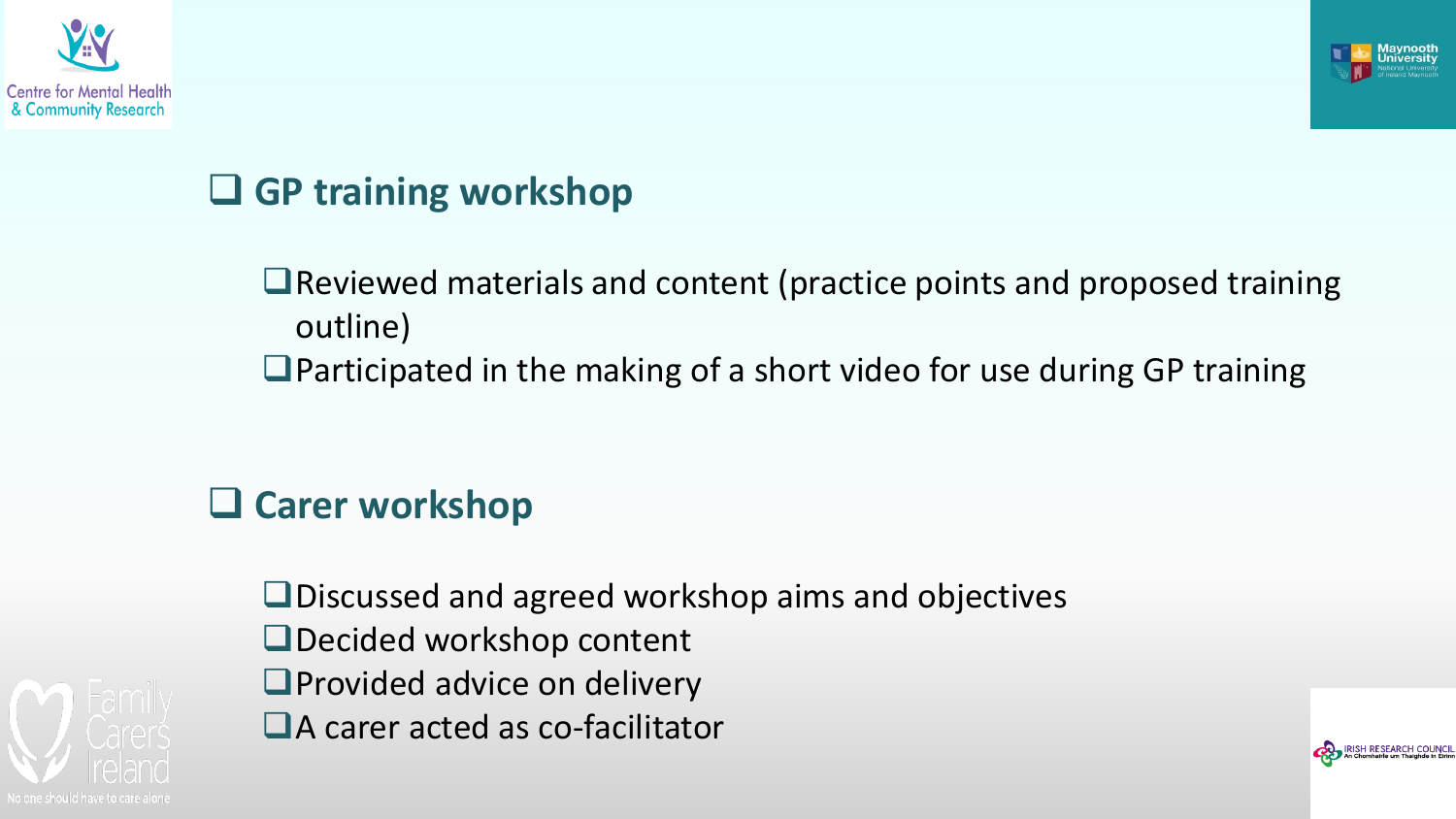

# **Benefits of carer involvement**



 $\Box$  Providing the carer's voice in the development of practice points and training/workshops

□ Providing alternative perspectives to the research team

❑ Bringing new insights and innovative ideas to the project



❑ Spotting potential barriers or concerns

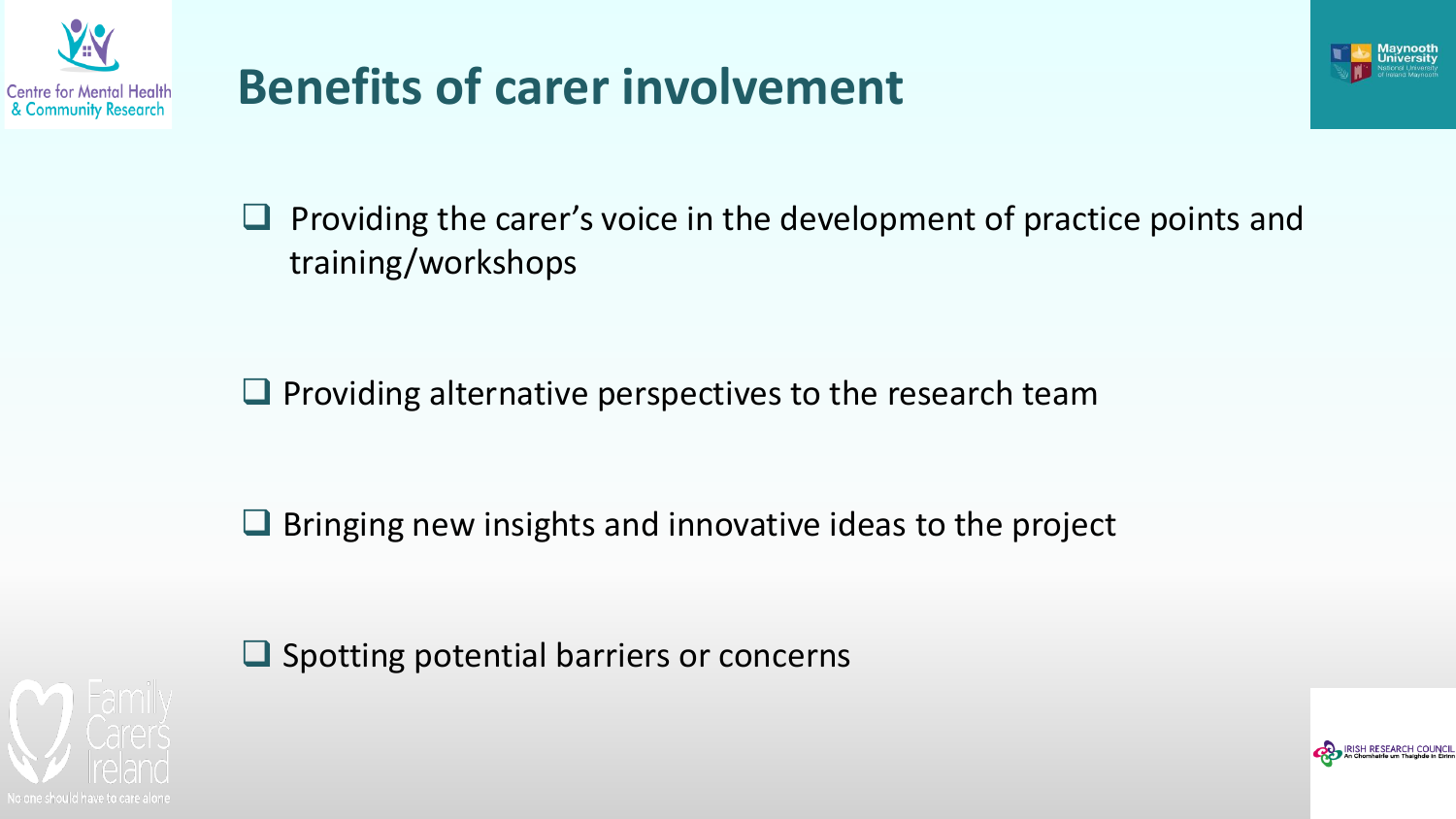

## **Conclusion: Overall impact**





### ❑**Supporting family carers in general practice**

❑ Advised on practice points content (e.g. additional links in resources section)  $\Box$  Highlighted aspects/scenarios where carers may be resistant (e.g. negative language) □ Provided carer views on specific aspects such as carer champion/liaison ■ Participated in the making of a short video for use during GP training

### ❑**Communicating with GPs (empowerment workshop for family carers)**

❑ Valuable input regarding the separation of own health and advocating for care recipient ❑ Highlighted gaps (e.g. GP visit preparation) ❑ Suggested templates/handouts for participants ❑ Carer participated as co-facilitator